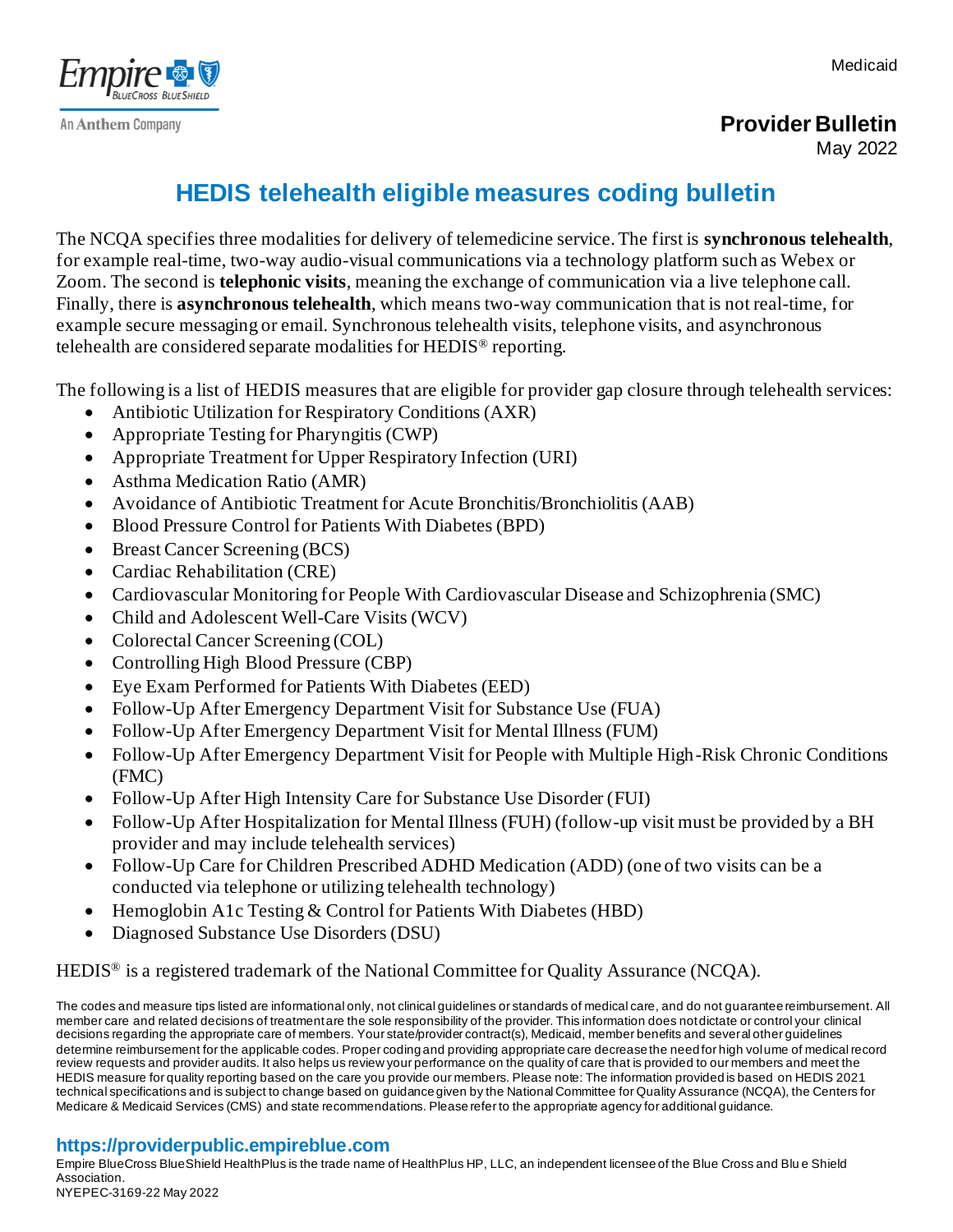- Initiation and Engagement of Substance Use Disorder Treatment (IET)
- Kidney Health Evaluation for Patients with Diabetes (KED)
- Mental Health Utilization (MPT)
- Persistence of Beta-Blocker Treatment After a Heart Attack (PBH)
- Plan All-cause Readmissions (PCR)
- Prenatal and Postpartum Care (PPC)
- Statin Therapy for Patients With Cardiovascular Disease (SPC)
- Statin Therapy for Patients With Diabetes (SPD)
- Use of First-Line Psychosocial Care for Children and Adolescents on Antipsychotics (APP)
- Use of Imaging for Low Back Pain (LBP)
- Use of Spirometry Testing in the Assessment and Diagnosis of COPD (SPR)
- Weight Assessment and Counseling for Nutrition and Physical Activity for Children/Adolescents (WCC)
- Well-Child Visits in the First 30 Months of Life (W30)

When billing for these services, follow the same process for billing office-based services, but also include the telehealth modifier(s).

| <b>Required modifier</b> | Code      | <b>Detail</b>                                                                    |
|--------------------------|-----------|----------------------------------------------------------------------------------|
| Telehealth modifier      | 95        | Telemedicine service rendered via a real-time interactive audio and              |
|                          |           | video telecommunications systems.                                                |
|                          |           | The CPT <sup>®</sup> codes listed in <i>Appendix P</i> are for services that are |
|                          |           | typically performed face-to-face but may be rendered via a                       |
|                          |           | real-time (synchronous) interactive audio-visual telecommunication               |
|                          |           | system.                                                                          |
| Telehealth modifier      | <b>GT</b> | Via interactive audio and telecommunications systems. Modifier                   |
|                          |           | GT is used with services provided via synchronous telemedicine for               |
|                          |           | which modifier 95 cannot be used.                                                |
| <b>Required place of</b> | Code      | <b>Detail</b>                                                                    |
| service (POS)            |           |                                                                                  |
| <b>Telehealth POS</b>    | 02        | The location where health services and health-related services are               |
|                          |           | provided or received, through telehealth telecommunication                       |
|                          |           | technology. When billing telehealth services, providers must bill                |
|                          |           | with place of service code 02 and continue to bill modifier 95 or                |
|                          |           | GT.                                                                              |

| <b>Billing codes-CPT</b>       | <b>Detail</b>                                                    |
|--------------------------------|------------------------------------------------------------------|
| <b>Telephonic visits</b>       |                                                                  |
| 99441                          | Phone call with physician 5 to 10 minutes of medical discussion  |
| 99442                          | Phone call with physician 11 to 20 minutes of medical discussion |
| 99443                          | Phone call with physician 21 to 30 minutes of medical discussion |
| 98966                          | Phone call with physician extender 5 to 10 minutes of medical    |
|                                | discussion                                                       |
| 98967                          | Phone call with physician extender 11 to 20 minutes of medical   |
|                                | discussion                                                       |
| 98968                          | Phone call with physician extender 21 to 30 minutes of medical   |
|                                | discussion                                                       |
| <b>Asynchronous telehealth</b> |                                                                  |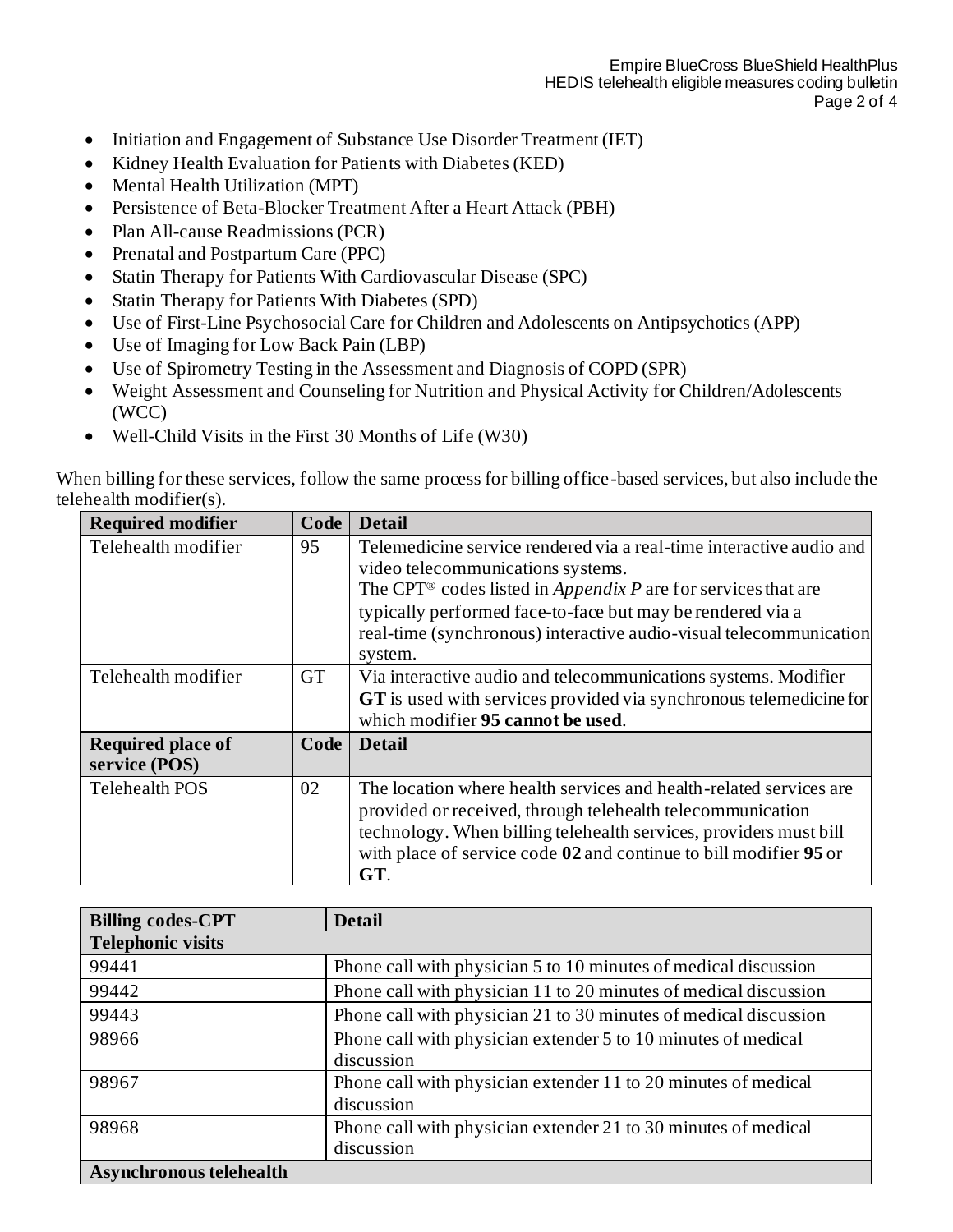J,

| <b>Billing codes-CPT</b>    | <b>Detail</b>                                                           |
|-----------------------------|-------------------------------------------------------------------------|
| 98970                       | Qualified non-physician healthcare professional online digital          |
|                             | evaluation and management service, for an established patient, for up   |
|                             | to 7 days, cumulative time during the 7 days; 5 to 10 minutes           |
| 98971                       | Qualified non-physician healthcare professional online digital          |
|                             | evaluation and management service, for an established patient, for up   |
|                             | to 7 days, cumulative time during the 7 days; 11 to 20 minutes          |
| 98972                       | Qualified non-physician healthcare professional online digital          |
|                             | evaluation and management service, for an established patient, for up   |
|                             | to 7 days, cumulative time during the 7 days; 21 or more minutes        |
| 99421                       | Online digital evaluation and management service, for an established    |
|                             | patient, for up to 7 days, cumulative time during the 7 days; 5 to 10   |
|                             | minutes                                                                 |
| 99422                       | Online digital evaluation and management service, for an established    |
|                             | patient, for up to 7 days, cumulative time during the 7 days; 11 to 20  |
|                             | or more minutes.                                                        |
| 99423                       | Online digital evaluation and management service, for an established    |
|                             | patient, for up to 7 days, cumulative time during the 7 days; 21 or     |
|                             | more minutes.                                                           |
| 99457                       | Remote physiologic monitoring treatment management services, first      |
|                             | 20 minutes or more of clinical staff/physician/other qualified          |
|                             | healthcare professional time in a calendar month requiring interactive  |
|                             | communication with the patient/caregiver during the month               |
| 99458                       | Remote physiologic monitoring treatment management services, each       |
|                             | additional 20 minutes or more of clinical staff/physician/other         |
|                             | qualified healthcare professional time in a calendar month requiring    |
|                             | interactive communication with the patient/caregiver during the         |
|                             | month.                                                                  |
| <b>Billing codes, HCPCS</b> | <b>Detail</b>                                                           |
| G0071                       | Payment for communication technology-based services for 5 minutes       |
|                             | or more of a virtual (non-face-to-face) communication between an        |
|                             | rural health clinic (RHC) or federally qualified health center (FQHC)   |
|                             | practitioner and RHC or FQHC patient, or 5 minutes or more of           |
|                             | remote evaluation of recorded video and/or images by an RHC or          |
|                             | FQHC practitioner, occurring in lieu of an office visit; RHC or FQHC    |
|                             | only                                                                    |
| G2010                       | Remote evaluation of recorded video and/or images submitted by an       |
|                             | established patient (e.g., store and forward), including interpretation |
|                             | with follow-up with the patient within 24 business hours, not           |
|                             | originating from a related E&M service provided within the previous 7   |
|                             | days nor leading to an E&M service or procedure within the next 24      |
|                             | hours or soonest available appointment                                  |
| G2012                       | Brief communication technology-based service, e.g. virtual check-in,    |
|                             | by a physician or other qualified healthcare professional who can       |
|                             | report evaluation and management services, provided to an established   |
|                             | patient, not originating from a related E&M service provided within     |
|                             | the previous 7 days nor leading to an E&M service or procedure          |
|                             | within the next 24 hours or soonest available appointment; 5 to 10      |
|                             | minutes of medical discussion                                           |

Г